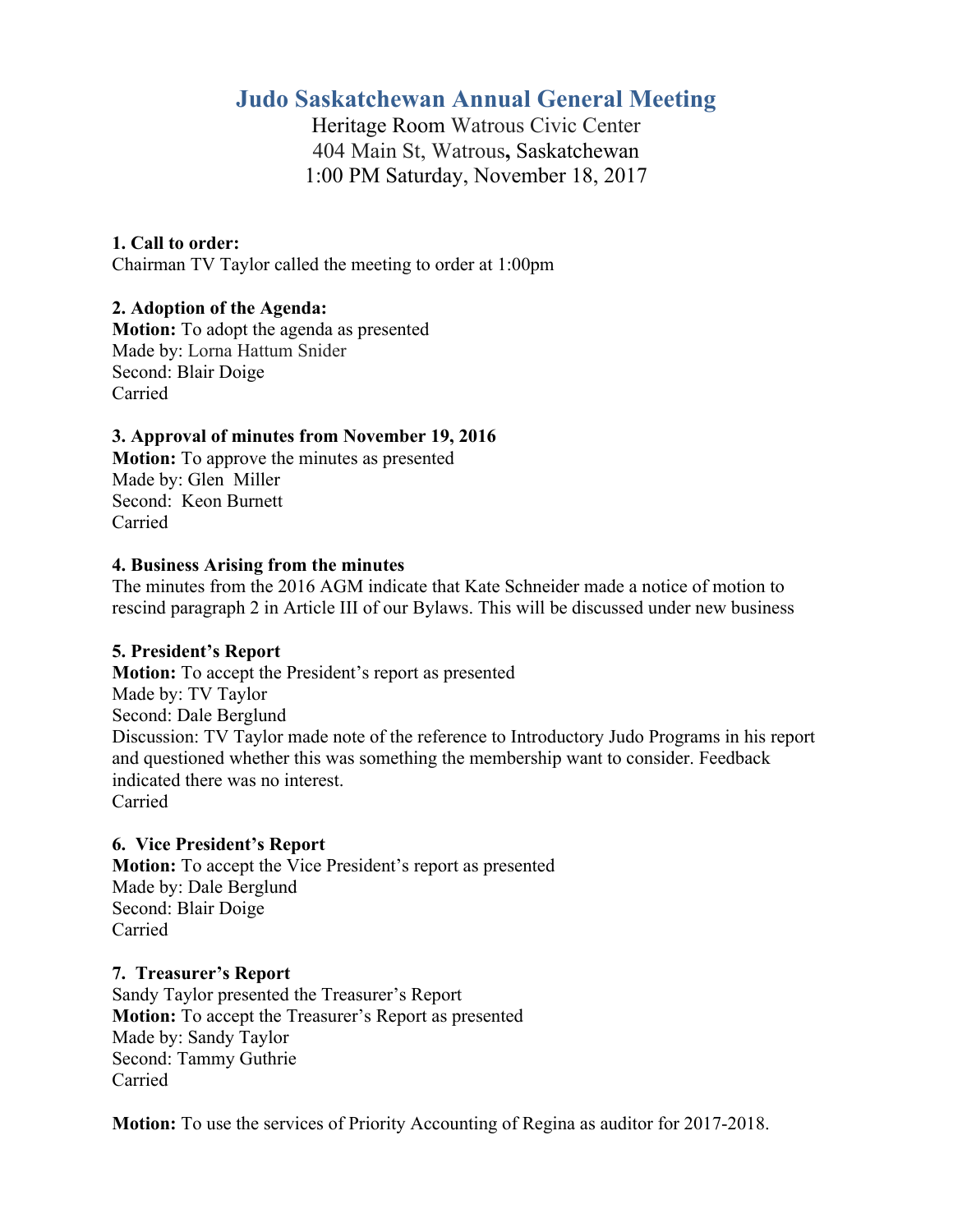Made by: Sandy Taylor Second: Dale Berglund Carried

#### **8. Chair of Finance**

**Motion**: To accept the Chair of Finance's Report as presented Made by: Greg Seib Second: Sandy Taylor Carried

#### **9. Athletes Representative's Report**

Taryn Montgomery was unable to attend the meeting **Motion**: To accept the Athletes Representative's Report Made by: Chad Litzenberger Second: Dale Berglund Carried

#### **10. Registrar's Report**

**Motion:** To accept the Registrar's Report as presented Made by: Kate Schneider Second: Sandy Taylor Carried

#### **11. Chair of Participation and Development**

**Motion**: To accept the Chair of Participation and Development Report Made by: Tammy Guthrie Second: Brady Burnett Carried

#### **12. Chair of Coaches Report**

**Motion:** To accept the Chair of Coaches Report as presented Made by: Chad Litzenberger Second: Tammy Guthrie Carried

#### **13. High Performance Coach Report**

**Motion**: To accept the High-Performance Coaches' Report as presented Made by: Glen Miller Second: Grant Miller Carried

#### **14. Grading Board Report**

**Motion**: To accept the Grading Board Report as presented Made by: Brian Cook Second: Grant Miller Carried

#### **15. Official's Committee Report**

**Motion**: To accept the Official's Committee Report as presented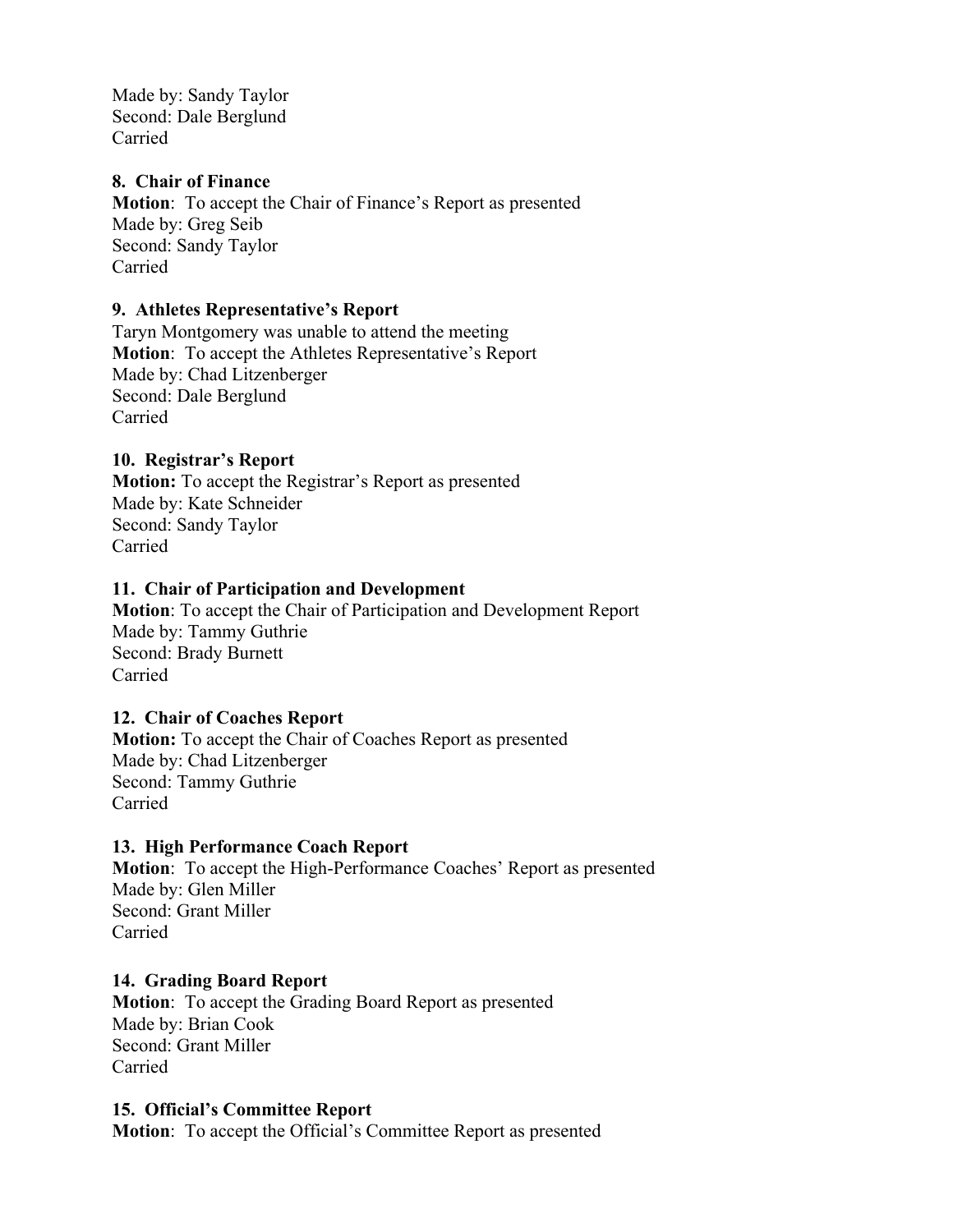Made by: Ross Kostron Second: Blair Doige Carried

## **16. National Coaching Certification Program Report**

**Motion**: To accept the National Coaching Certification Program Report as presented Made by: Dale Berglund Second: Brian Cook Brief discussion about the lack of participants for the coaching courses. Dale asked that the clubs encourage some of their members to take the Dojo Assistant and Dojo Instructor courses. Dale will look at partnering with both Alberta and Manitoba to offer the courses if necessary.

Carried

## **17. Newsletter/Web Page Editor's Report**

**Motion**: To accept the Newsletter/Web Page Editor's Report as presented Made by: Michelle Wiens Second: Sandy Taylor Carried

## **18. Election of Officers**

*Vice President* – Dale Berglund elected by Acclamation

*Chair of Finance* – Carolyn Bagnell elected by Acclamation

*Secretary* – no nominations given. Two names were previously put forward but they are not eligible because they do not have membership with Judo Saskatchewan, Executive will review and address the vacancy.

*Director* - Lorna Hattum Snider elected by Acclamation

*Athletes Representative* – to be elected at the December 3, 2017 provincial training

## **19. New Business**

The minutes from the 2016 AGM indicate that Kate Schneider made a notice of motion to rescind paragraph 2 in Article III of our Bylaws.

**Motion:** That Judo Saskatchewan rescind paragraph 2 in Article III of the Bylaws which relates to the issuing of Judo Saskatchewan Membership Cards.

Made by: Kate Schneider

Second: Brian Cook

Discussion: The Registrar explained that the JudoSask membership cards that are issued are redundant as Judo Canada currently issues cards to all registered members. Michelle Wiens asked what would happen if Judo Canada decided to change their policy and not issue the cards. It was commented that if that were to happen Judo Canada would most likely implement something in their place.

Carried

Motion: That paragraph 3 in Article III be renumbered to reflect the motion to rescind paragraph 2

Made by: Kate Schneider Second: Brain Cook Carried